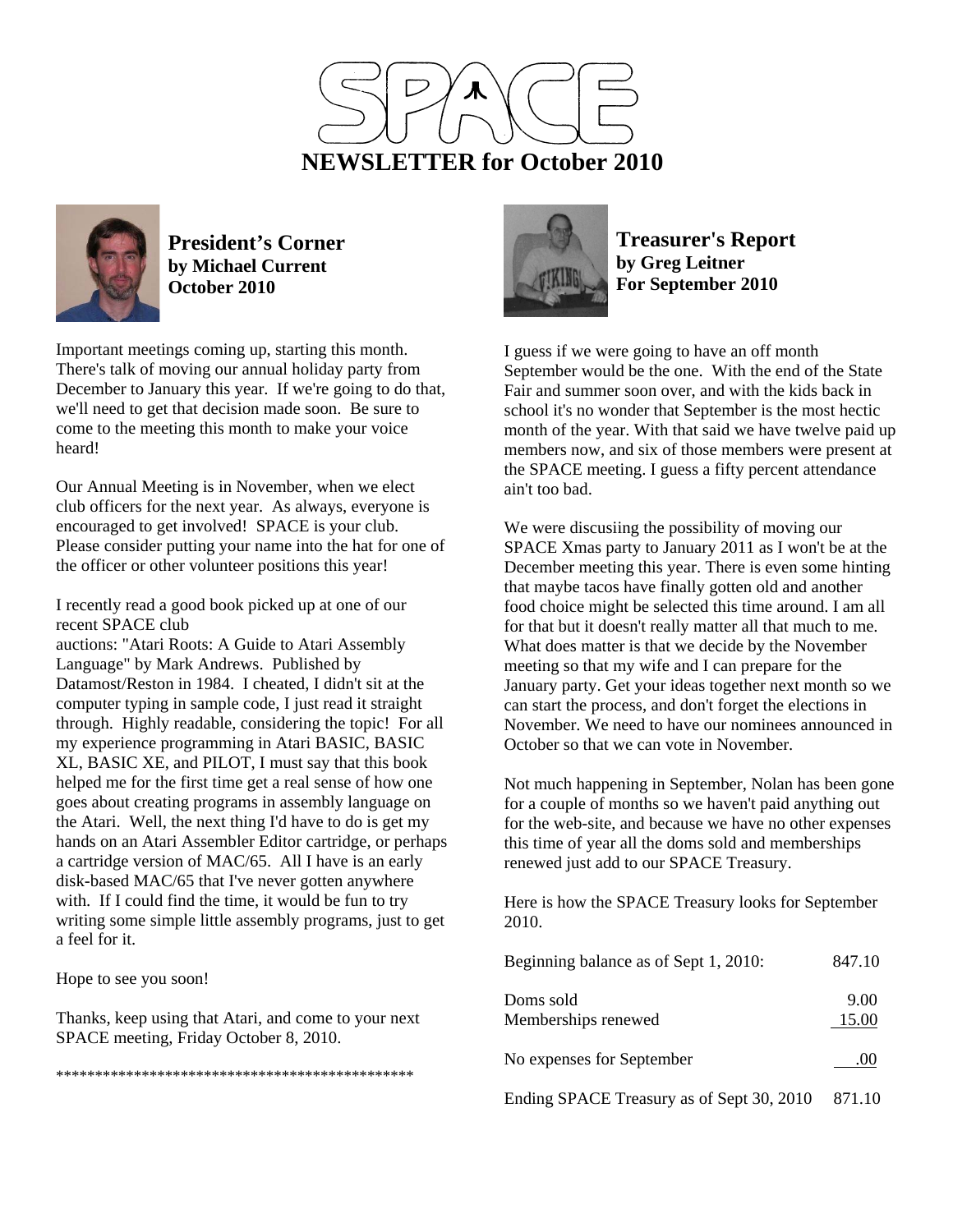This balance is almost \$100.00 more than the same periond in 2009 which I have a hard time believing. After paying out the \$300.00 room rental fee for 2010 we will still have over \$500.00 and possibly more than \$600.00 to start 2011. With our membership at twelve and all our members being currently paid up and with dom sales at three or better each month this Club has a very bright future. I can almost picture myself doing this ten years from now and by then I will be seventy years old (ouch!!).

With that thought I will leave with your own, and I will see you all in October.

**Secretary's Report By Steven Peck** For September 2010

No minutes from the September meeting were submitted in time for this newsletter



**BBS** Corner **By Nolan Friedland** For October 2010

If anyone has any comments, suggestions, ideas, or submissions for the BBS Corner column or the SPACE BBS web site, you may email them to me, Nolan Friedland, at the address shown on the back of this newsletter under the "CLUB OFFICIALS" section.

From: Michael Current [michael@mcurrent.name] Sent: Sunday, September 26, 2010 9:16 AM **Subject: New Torment release** 

New Torment release September 7th, 2010 Torment released a chip-music demo for the ST today. It competed at Sundown 2010 and is Spinys first demo he have coded in assembler.

'Chippery' features three new maxYMiser tracks by Rhino

» Download Chippery http://files.dhs.nu/files\_demo/chippery.zip